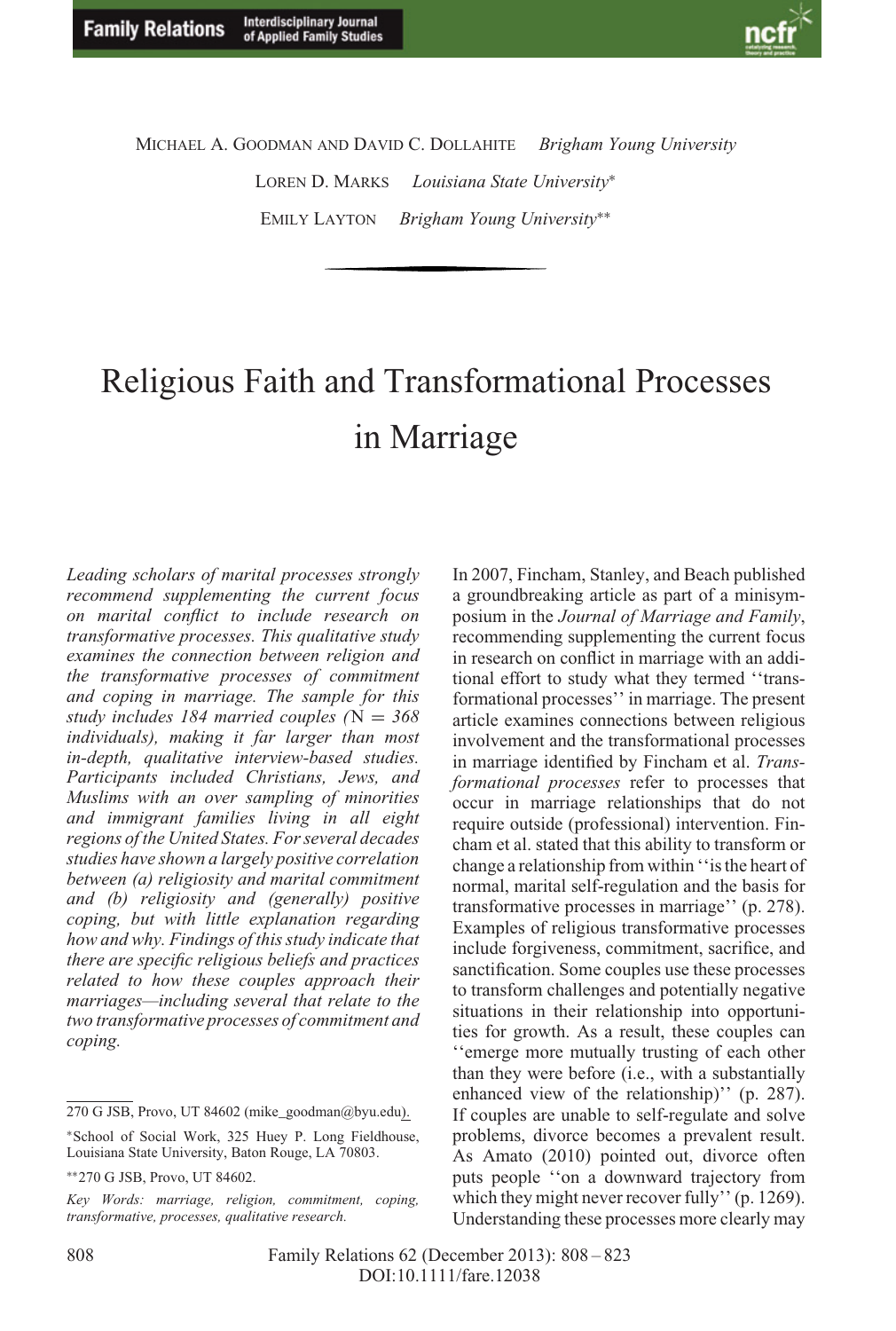provide researchers and clinicians with knowledge that can be used to reverse deterioration in marriages as well as the negative effects often associated with divorce. Fincham et al. argued that though constructs relating to conflict are important, a successful marriage is more than a marriage with little conflict. Whereas couples with happy marriages must learn to deal with conflict in healthy ways, they must also build meaningful connections that bind the marriage together in a way that a simple lack of conflict does not.

## RELIGION, MARRIAGE, AND TRANSFORMATIONAL PROCESSES

Clearly, religion continues to be significant in many American marriages. According to a 2012 Pew Survey, more than 86% of married couples in America report a religious affiliation. Around 60% report that religion is important or very important to them (McCullough Hoyt, Larson, Koenig, & Thoresen, 2000). Additionally, religion is ''the single most important influence in [life]'' for ''a substantial minority'' of Americans (Miller & Thoresen, 2003, p. 25). With such evidence of salience, few would discount the need to understand the connection between religious faith and family life. In fact, there has been a substantial increase in research on religiosity and marriage over the past two decades (Dollahite, Marks, & Goodman, 2004; Mahoney, 2010). Specifically, several studies began to address the connection between religious involvement and transformational processes that have been shown to increase relationship flourishing (Carroll, Linford, Holman, & Busby, 2000; Lehrer & Chiswick, 1993; Mahoney, Pargament, Murray-Swank, & Murray-Swank, 2003). This and other research continues to show strong correlations between salient aspects of faith and family life. However, there is little research that examines and explains the religious processes that seem to influence transformation in marriage.

## *Proximal Approaches to Studying Religion and Marriage*

Most available studies on marriage and religion have focused on distal aspects of religiosity such as church affiliation and church attendance, but some researchers have emphasized the need for further study on the more proximal

aspects of religiosity (Mahoney et al., 1999; Mahoney, Pargament, Tarakeshwar, & Swank, 2001). By studying proximal aspects of religion, researchers are often able to better understand how married couples connect their religious faith to their family life. Proximal aspects of religion include such things as specific belief systems, the process of meaning making and how religion impacts such meaning making, specific religious behaviors beyond simple church attendance, as well as what specific processes couples use to make connections between religion and family life (Goodman & Dollahite, 2006; Marks, 2004; Marks & Dollahite, 2011).

Dollahite et al. (2004) also argued that these proximal (and quite literally ''close to home'') aspects of religion must receive further attention if we are to develop a rich understanding of how a couple's faith influences their family life (Marks & Dollahite, 2012). Several studies have begun to fill the void on these different aspects of religion and religious involvement (see Burr, Marks, & Day, 2012, for a review). For example, Mahoney et al. (1999) suggested the need for further understanding of sanctification in marriage. *Sanctification* refers to the perception that a relationship has sacred qualities and/or the perception that God is an active part of a relationship.

## *Research Questions*

This study is an attempt to understand how religious faith relates to highly religious and happily married couples' commitment to their marriage as well as their approach to coping with challenges and difficulties by focusing on the impact of more proximal aspects of religious faith and their impact on marriage. The major focus of this article is on how, for the couples studied, the proximal values of religious beliefs and religious practices relate to the transformational processes of (a) establishing commitment and (b) coping with challenges —two of the central transformational processes Fincham et al. (2007) highlighted.

## *Primary Constructs*

The primary constructs of commitment and coping are often interconnected. As is seen below, a couple's commitment level affects how they cope with challenges, and the way a couple copes with challenges often affects their level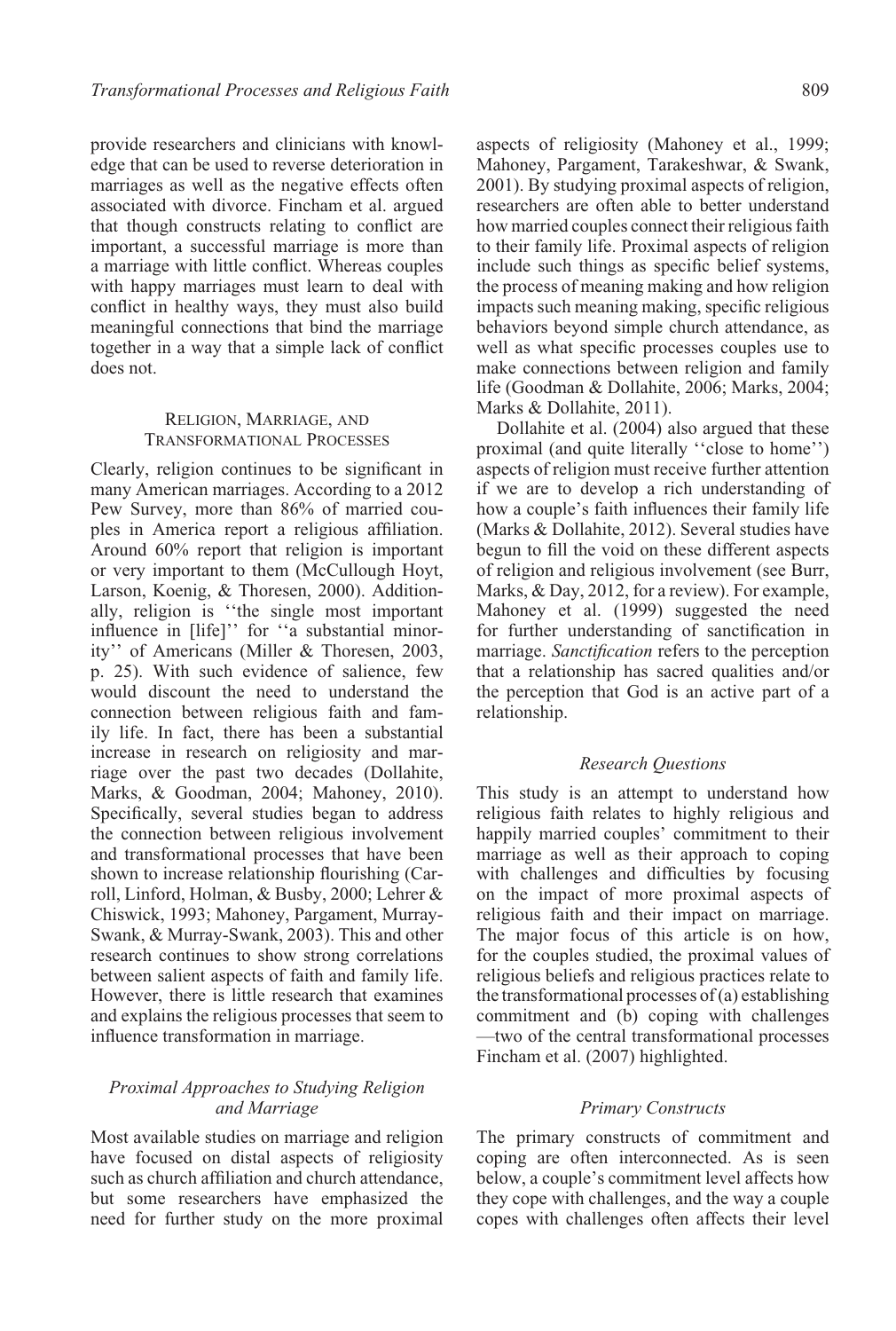of commitment to their relationship. A brief introduction to each construct helps to frame the analysis that follows.

*Commitment.* There are various ways to conceptualize marital commitment (Adams & Jones, 1997). For example, Stanley and Markman (1992) divided commitment into two constructs, dedication commitment and constraint commitment, whereas Johnson, Caughlin, and Huston (1999) conceptualized commitment as having three components: personal commitment, moral commitment, and structural commitment. However conceptualized, most researchers agree that commitment is a crucial component of stable marriage relationships. Some, however, argue that marital commitment is only of value when there are problems in a relationship (Murray & Holmes, 2008). Others have identified it as important not only to marital stability but also to marital quality (Clements & Swensen, 2000). In support of this view, Stanley (2005) found that marital commitment was related to better communication, greater happiness, and more constructive coping during difficulties.

Several studies have also linked religiosity with increased marital satisfaction and stability (Burr et al., 2012; Mahoney et al., 2001; Sherkat & Ellison, 1999). Additionally, some qualitative studies have examined how religious beliefs, practices, and community may affect commitment (Lambert & Dollahite, 2007; Marks, 2005; Marks, Hopkins, Nesteruk, Chaney, & Baumgartner, 2012). However, as Amato (2010) points out, the theoretical and empirical work on exactly how commitment relates to marriage is underdeveloped. Although religion seems to influence some couples' levels of commitment, there is still much that is not understood regarding the nature of the religion-to-marital commitment connection.

*Coping and/or conflict. Coping* refers to the process of working through difficulties. As Revenson, Kayser, and Bodenmann (2005) note, the construct of coping by marital couples is nuanced and involves working through the challenges of life as a ''we,'' not just individuals. Coping is often closely related to conflict, which Fincham et al. (2007) argued has been the central paradigm of marital research. However, coping is a much broader topic because (internal) conflict is only one of the difficulties marriages experience. Several

studies have sought to understand the link between a couple's faith and coping (Brody, Stoneman, Flor, & McCrary, 1994; Ellison, Bartkowski, & Anderson, 1999). Most have shown a positive correlation between religiosity and a couple's ability to cope. However, Sherkat and Ellison (1999) found that religion could also lead to destructive coping strategies for some religious couples. Additionally, some studies indicated significantly higher levels of marital conflict and divorce in interfaith marriages, suggesting that religion operates differently in marriages across context (Curtis & Ellison, 2002; Lehrer & Chiswick, 1993). Even so, few studies have illuminated why.

Fincham et al. (2007) pointed out:

Once we focus on strengths, coping, and deeper systems of meaning, rather than conflict, we begin to ask new questions. One simple but profoundly important question is whether distressed couples invariably need external interventions such as marital education or couple therapy when they experience relationship distress. (p. 282)

Fincham et al. also stated that there are good reasons that conflict has received so much attention from researchers. Citing over a dozen studies, they demonstrated that marital conflict is associated with depression, abuse of partners, alcohol problems, poorer health, and marital distress and divorce. For these and other reasons, Sullivan and Karney (2008), among others, posit that the study of transformational processes should not totally eclipse the study of conflict in marriage. Understanding what builds and destroys relationships is essential. As discussed above, conflict management can be seen as a subcategory of coping. As a result, many responses religious couples might give for how they use their religious faith to cope with difficulties will likely also apply to handling conflict. We now turn to a discussion of research method.

# **METHOD**

To understand the connection between religious faith and transformational processes in marriage from the perspective of those who are living it and lay the groundwork for future hypothesis testing, intensive interviewing was chosen as an appropriate methodology (Lofland & Lofland, 1995). Each interview question was pretested to identify potential problems. All questions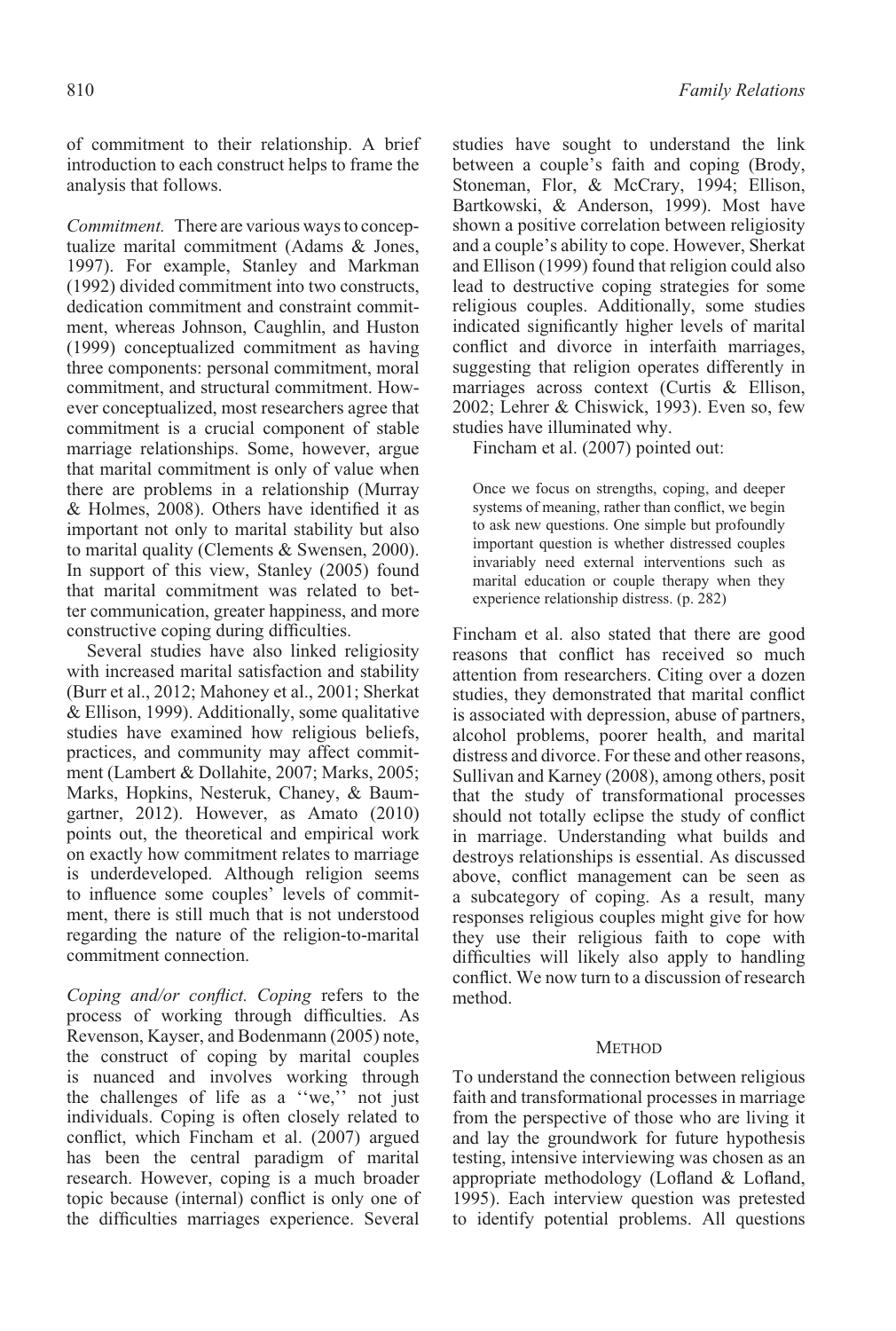were open ended and sought to understand the participants' reasoning and meaning behind actions and other processes that seemed to connect their faith to their marriage. Many questions had follow-up questions to further clarify and add depth to the information gathered. Every effort was made to avoid asking leading questions that would elicit specific answers (Strauss & Corbin, 1998). However, the questions presupposed a religious orientation because our purposive sample was highly religious couples, as discussed next. $<sup>1</sup>$ </sup>

## *Sampling*

Consistent with Boss's (1980) suggestion that one of the best ways to learn about an issue is through the use of a sample that is prototypical of the variables of interest, a purposive sample was used (Berg, 2001; Denzin & Lincoln, 1994). As is explained in the analysis section, prototypical sampling precludes generalization but is valuable in exploring potential conceptualizations of variables and processes to be investigated further in future research (Boss, 1980). A large body of previous research using random samples and rigorous quantitative methods has repeatedly and clearly demonstrated that more religious couples are more likely to stay together, to be happier, to use better problem-solving approaches, and to have less conflict, infidelity, and violence along with many other largely positive outcomes (Anderson, 2001; Mahoney, 2010). The purpose of this study is to explore the reasons why this might be true—the meanings (whys) and processes (hows) at work among religious couples. Therefore, we obtained a sample of couples characterized by relatively high levels of religiosity and with a diversity of religious affiliation, racial, and ethnic background, and from diverse regions of the country. These couples were sought in a two stage selection process where (a) religious leaders were contacted and asked to identify couples in their congregation who they felt were strong in their faith, and then (b) referred families were contacted to determine their willingness to participate. Snowball sampling was sometimes employed with groups that were somewhat more difficult to access (e.g., Orthodox Jews, Muslims).

A primary concern in qualitative research is obtaining data with depth; therefore, sampling tends to be intentional and nonrandom. Interviews were conducted over a decade-long period of intensive data collection, transcription, and coding  $(2001 - 2011)$ . Marital couples were typically interviewed together and in person.<sup>2</sup> The majority of interviews were conducted by the second or fourth author using a semistructured questionnaire. The measure was pretested and revised to avoid leading or unclear questions. Interviewers followed the questionnaire but would also further explore issues that were raised by the interviewed couples that were not addressed by a question on the questionnaire. Most interviews lasted between  $1\frac{1}{2}$  to 2 hours. The interviews were recorded and then transcribed verbatim and coded as explained in the analysis section.

It is important to restate that purposive samples are not generalizable without further study. However, further study can be accelerated and improved by the knowledge obtained through purposive samples. The size of this sample, 184 couples, is far larger than most in-depth, interview-based qualitative studies. The desire was not to achieve a statistically generalizable number of participants, but to reach theoretical/conceptual saturation as shared by this highly religious and happily married sample. Saturation is evident when additional new sample members are largely repeating what former sample members have already said (Lofland & Lofland, 1995).

## *Participants*

The sample for this paper  $(N = 184$  married couples; 368 individuals) was characterized by (a) religious diversity (Christians, Jews, and Muslims), (b) a high level of religious commitment (as reported by referring religious leaders and the participants themselves), (c) racial and

<sup>&</sup>lt;sup>1</sup>The questionnaire is available upon request from the second author.

<sup>2</sup>Some marital researchers prefer to interview couples individually, while others prefer to conduct joint interviews. As we have explained in a recent publication, ''We interviewed married couples*together* in their homes because we believed this approach provided a rich context for learning about marriage, marital interaction, and marital processes. Babbie (2004) has similarly reported that interviewing couples together often helps elicit data that would not have emerged in individual interviews'' (Marks, Dollahite, & Baumgartner, 2010, p. 441).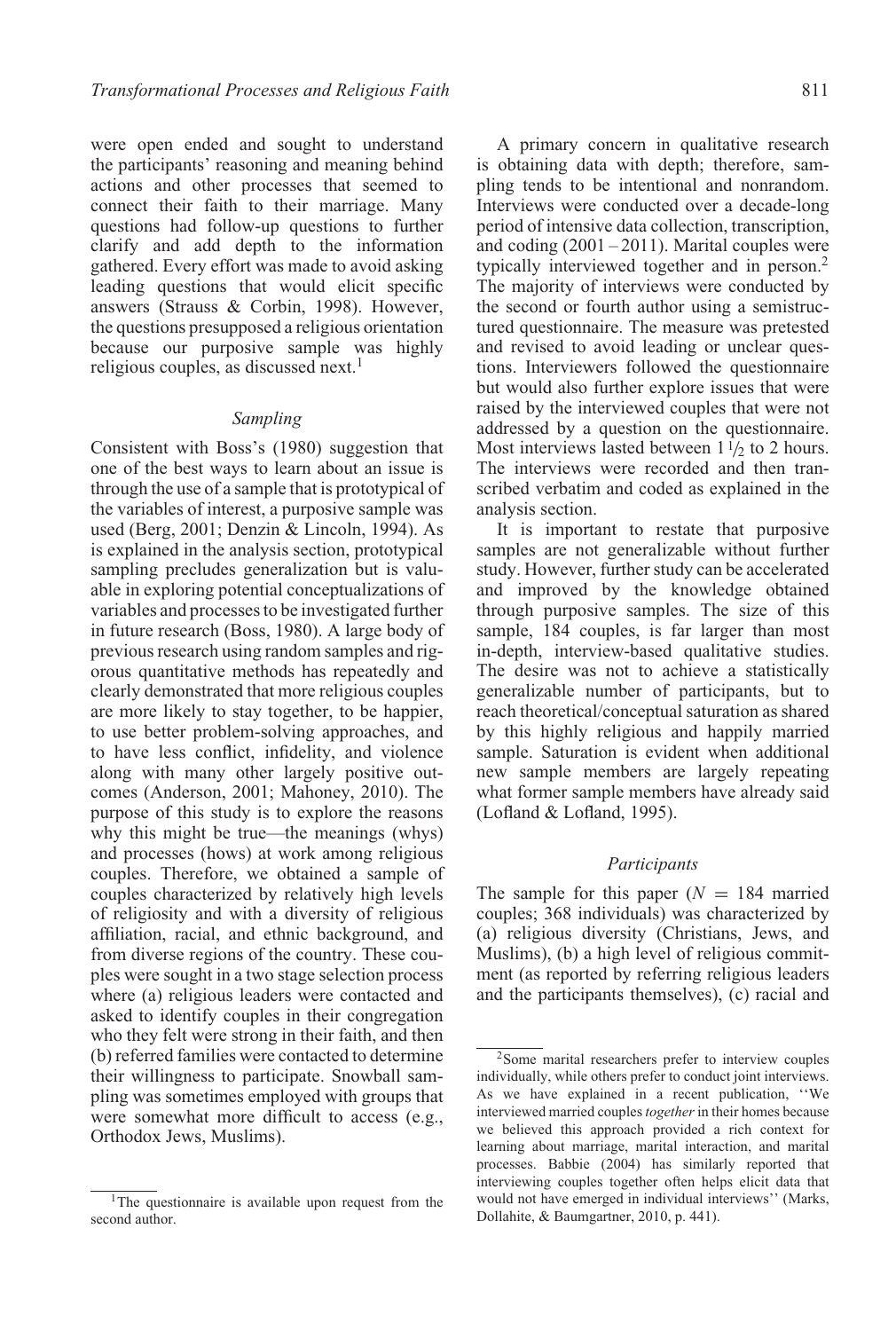ethnic diversity (including heavy oversampling of minority and immigrant families), (d) a wide range of socioeconomic and educational levels, and (e) geographic diversity. By extension, the conceptual saturation mentioned in the previous paragraph was sought not only within a single homogenous group but across a racially, regionally, and religiously diverse landmark sample (Dollahite & Marks, 2009).

*Religion.* Given that the Abrahamic (Christian, Jewish, and Muslim) faiths have some broad similarities regarding how deity is viewed (monotheistic), as well as a shared emphasis on marriage and family (Agius & Chircop, 1998), the sample was limited to these faiths. There were 133 Christian families (including Catholic, mainline Protestant, evangelical Protestant, Orthodox, and new Christian religious traditions), 31 Jewish families (including Hasidic, Orthodox, Conservative, and Reformed traditions), and 20 Muslim families (including Sunni and Shi'ite couples). Although members of Abrahamic religions share a belief in monotheism and the importance of family, the differences in their theological positions are sometimes profound. Their views of the nature of God, the purpose of mortal life, the exact role of family in God's plan, and the nature of the hereafter differ dramatically (Prothero, 2010). However, one characteristic that united the couples in the sample was a high level of commitment to their religious tradition. Hence they were seen as a promising sample with which to see if there were commonalities in how these couples approached the selected transformational processes—and whether those commonalities were related to specific religious beliefs or practices that may or may not be shared among the different faiths.

*Race/ethnicity.* Of the families, 32 were African American, 13 were Latino, 11 were Middle Eastern, 4 were East Indian, 17 were Asian American, 15 were Native American, and 1 was Pacific Islander, with the balance of the families (90) being White. Thus, slightly more than one half of the families (51%) represent an ethnic or racial minority.

*Marriage and family information.* Couples were typically in their mid-forties and had been married an average of 20 years. All couples had at least one child (Mean  $=$  3.3 children).

*Region of residence.* The sample includes families residing in all eight regions of the United States, including New England (MA, CT), the Northwest (OR, WA), the Pacific region (CA), the Mountain West (ID), the Mid Atlantic (DE, MD, PA), the Midwest (OH, WI), the Southern Crossroads region (KS, OK), and the South (FL, LA). Sociologists have noted some significant religious and cultural differences across (and sometimes even within) regions in the United States (Silk & Walsh, 2006). With respect to region, there were some differences noted in terms of cultural context but no significant differences relating to marriage processes were observed. Additionally, more than one fourth of the sample families included one or two adult immigrants, offering not only regional but international diversity to the sample.

## *Analysis*

Analysis followed the grounded theory approach advocated by Strauss and Corbin (1998), as well as the analytic induction approach advocated by Gilgun (2001). One important method used to ensure that the researcher supports his or her conclusions is low-inference descriptions—direct quotes from the person being interviewed to support themes reported in the results (Gehart, Ratliff, & Lyle, 2001). Analyses involved the procedures of open, axial, and selective coding as explained by Strauss and Corbin. Finally, throughout the analyses, attempts were made to find counterexamples of the emergent findings to provide balance, nuance, and deeper understanding. More confidence can be placed in these combined efforts than through a simple process of open coding alone (Gilgun, 2005). These contrasting opinions demonstrate the necessity of transcending the traditional approach of studying faith and family that depends on more distal variables (i.e., denomination) by examining more proximal issues—such as personal beliefs and home-based practices (Marks & Dollahite, 2012).

It is also important to note that qualitative analysis cannot establish cause-and-effect relationships between constructs. Findings may suggest such relationships but further study is always needed. Also, because sampling is not random but purposive, it is not possible to claim that all religious people approach marriage as the couples in this study do. This study does not seek to establish the normative marital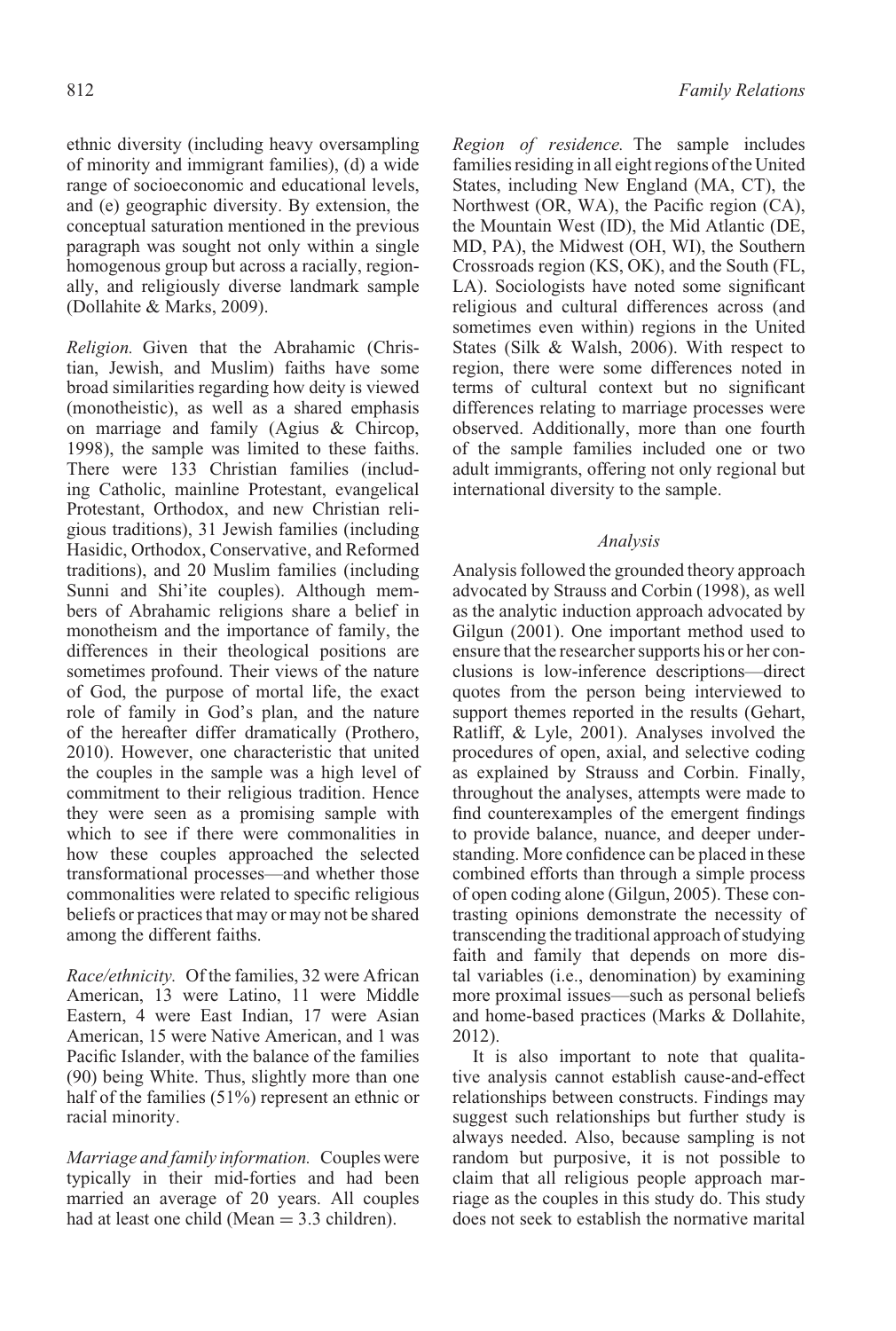behavior of all highly religious people, nor does it seek to compare religious couples with nonreligious couples. The nature of the sample does not allow such comparisons. Rather, this study seeks to understand how a national but nonrandom sample of highly religious people who have been happily married for a substantial period of time explain the connections between their faith and their marital lives. Knowledge gained from prototypical samples in explorative studies such as this one allows scholars to gain deeper and richer initial understanding of how different constructs may interact, thereby enabling the development of more accurate conceptualization in future studies.

#### FINDINGS

Findings related to the two major concepts of commitment and coping are addressed in relation to religious beliefs and religious practices in the following order:

- 1. Religious beliefs and commitment
- 2. Religious practices and commitment
- 3. Religious beliefs and coping
- 4. Religious practices and coping

More nuanced subthemes are presented under each of these four thematic headings, along with supporting, illustrative data. We now turn to the first theme.

## *Theme 1: Religious Beliefs and Commitment*

Several interview questions were asked to ascertain what effect, if any, religious beliefs had on each couple's marital commitment. Almost all participants held specific religious beliefs that reportedly affected their level of marital commitment. Many of these beliefs seemed to relate closely to Mahoney et al.'s (2003) notion of ''sanctification'' or the belief that the marital relationship has a divine or spiritual quality. More specifically, three beliefs that linked marital commitment were repeatedly mentioned and are addressed next as subthemes. These include, respectively, (a) marriage as a unique relationship, (b) God as part of the relationship, and (c) a long-term perspective. Quotations selected for this article were chosen based on their representative quality; that is, except where stated otherwise, the quotes used are representative of a concept that was repeated by many couples.

*Marriage as a unique relationship.* One of the foundational beliefs described by many of these couples was the idea that marriage is unique among human relationships, as it was created or defined by God. This belief was often used to explain why couples were highly committed to their marriages. Linda,<sup>3</sup> a Quaker (Religious Society of Friends), described marriage as a lifetime commitment because ''marriage is a vocation that some people are called to'' by God. Hasan, a Sunni Muslim, described his belief that God entrusted the role of being a husband to him, and that his wife was a trust from God for him to care for. These couples explained that beliefs like these influenced how they approached their commitment to their marriage. Because they believed in God's interest in marriage, and that He set it apart as a special relationship, they reportedly felt more committed.

For some participants, a belief in marriage even transcended their relationship with their spouses. Understanding the central role marriage plays in many religious traditions, some of these couples spoke of their commitment not only to their spouse but to the institution of marriage itself. Lance, a Latter-day Saint, explained that for him and his wife, their commitment to marriage went beyond their relationship to each other. ''We are committed to the institution I think even more than to one another.'' Similarly, Asalah, a Sunni Muslim, stated, ''In Islam, marriage is a sacred institution.... That is why relationships outside of marriage are not permitted, to keep the entire society morally sound.''

These couples viewed their marital relationship to be ''set apart'' or distinct from all other relationships. This usually stemmed from their belief that marriage, unlike other specific relationships, was ordained by God. For this reason, they repeatedly spoke of approaching their relationship with their spouse with the understanding that God required of them more than was required in any other relationship. They felt a duty not only to their spouse but to God to make sure that this, of all relationships, must not fail. For this reason, their commitment to the success of the relationship seemed to transcend other relationships that, though valued, were based on personal preference more than

<sup>&</sup>lt;sup>3</sup>All study participants' names have been changed to pseudonyms.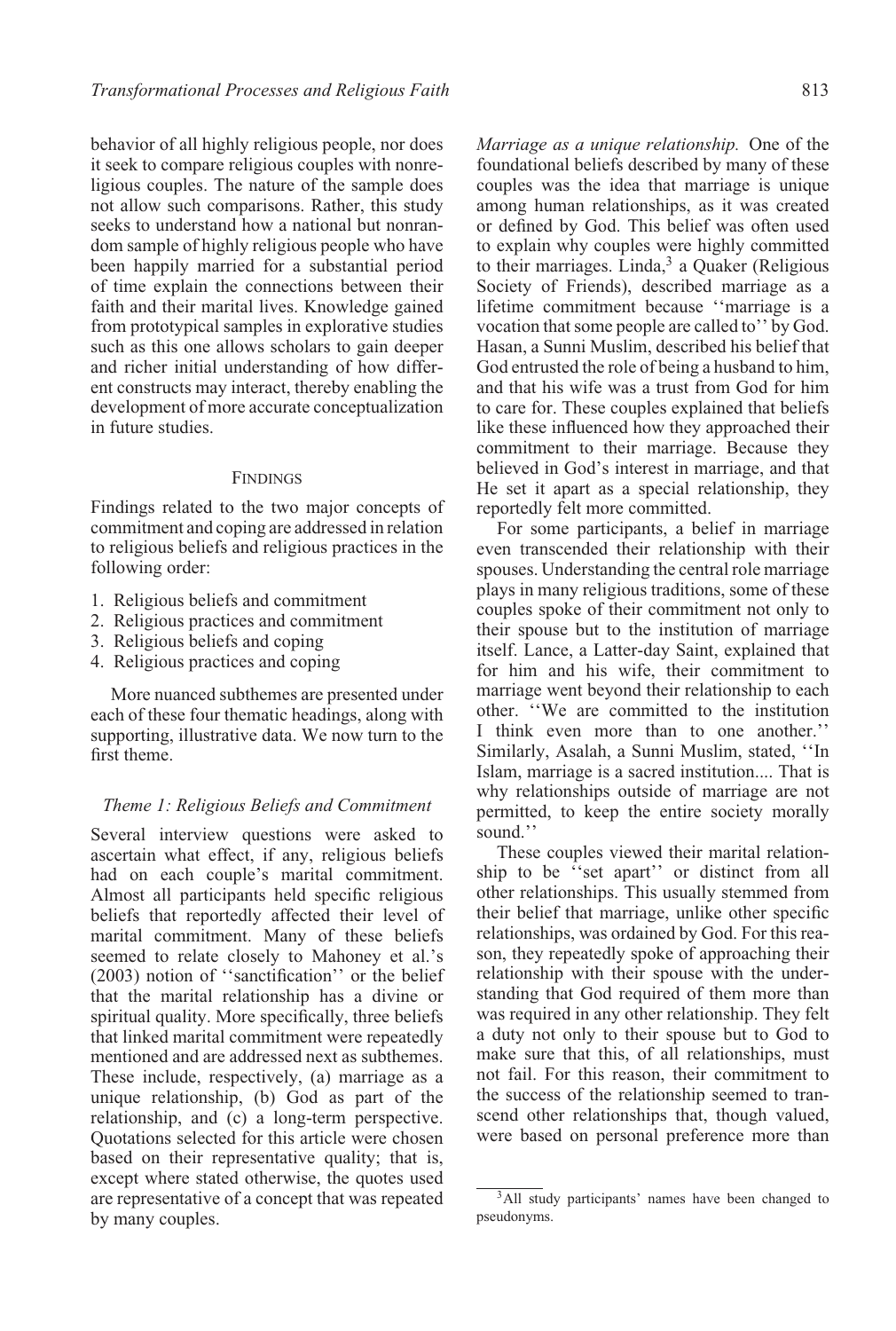divine direction. In fact, many of these individuals felt that their commitment to their spouse was closely, even intimately, connected to their relationship with God. Georgia, a Baptist, described her belief that ''if you know God, and you made this commitment with God, then you want to be faithful, so you try to work through your problems instead of just saying, 'To heck with it!' You know.'' Georgia's response seems to demonstrate that this dual-pronged commitment to God and spouse was a strong motivator to remain committed to marriage even in the face of difficulties.

*God as part of the relationship.* Closely related to the above discussion of a sacred commitment was the belief expressed by many participants, that God is actually a part of the couple's relationship. Past research has indicated that couples who saw God as more actively involved with their marriages perceived more benefits coming to their marriage through their religion than other highly religious people who saw God as less involved in their marriage (Goodman & Dollahite, 2006). For a large number of these couples, God was central to their marital relationship.

Several couples spoke of their marriage in terms of a triangle—with God, their spouse, and themselves—connected together through a covenant relationship. Jared, a Presbyterian, described his beliefs about marriage by affirming, ''I believe it is a covenant. It's a three-way covenant between us and God and we believe that we're one, we're one flesh, we're one in union.'' Anne, a Latter-day Saint, explained that marriage is ''a three way partnership with God being *...* a party to making this marriage work and to helping us through this life.'' Another description was that God was evident in life through the marriage relationship. Karen, a Catholic, explained her perception and the influence it has on her commitment to her marriage, ''God's present in our marriage and [He is] a part of it that keeps us together when you want to walk away. It kind of just helps bind you together.'' A similar view was described by Sandra, an Orthodox Christian, who said, ''Because God's a part of the relationship, it changes how marriage is viewed *...* because God's living in it.'' These descriptions emphasized the belief that God is manifest in a personal, intimate way through the marriage relationship, which reportedly increased the couples' commitment

to make it work—consistent with previous conceptual and empirical work (Mahoney et al., 1999; Mahoney et al., 2003).

Although the majority of these couples saw God as part of their marital relationship, not all of these highly religious couples did. Some felt that the relationship with God was a matter of personal worship only, as Tamar, a Reformed Jewish wife, explained, ''Judaism also teaches the relationship you have with God is between you and God. It's a private thing. It's not open.'' Kurt, a Catholic, also explained that to him, God was not intimately involved with marriage in general. ''I don't think of God having created marriage, I guess. That [idea] sort of *...* throws me off a little.''

*A long-term perspective.* Many couples interviewed spoke about the importance of the belief, rooted in their personal religious faith, that marriage should endure and have no end. These couples felt their long-term perspective influenced their commitment to marriage. Although *forever* for some couples meant for as long as they lived, others believed that their marital relationship would last beyond this mortal life. Charles, an Orthodox Christian, explained his belief about marriage by saying,

It's not until death do us part. Marriage is made in heaven, and it exists in heaven. I mean just as our whole life is supposed to exist in heaven. So our marriage is ideally an eternal thing, an eternal bond and we will be married, we will stand married on the last day.

Kim, a Latter-day Saint, spoke of the confidence her belief in ''eternal marriage'' gave her that her marriage is secure.

Well, one of the things that Russ and I were talking about just the other day is that we know that we are going to be married forever. Divorce is not an option; [even] just being married until one of us dies isn't part of the plan. So, we know that neither one of us is going anywhere, you know, even if we are having a miserable day, or week, or month. If it comes to that, we are not worried that the other person is going to take off, and we are not worried that our marriage is falling apart.

Other couples that did not mention an eternal aspect to their religion still explained that because of their belief in how important marriage is to God, marital dissolution was not an acceptable solution to problems. This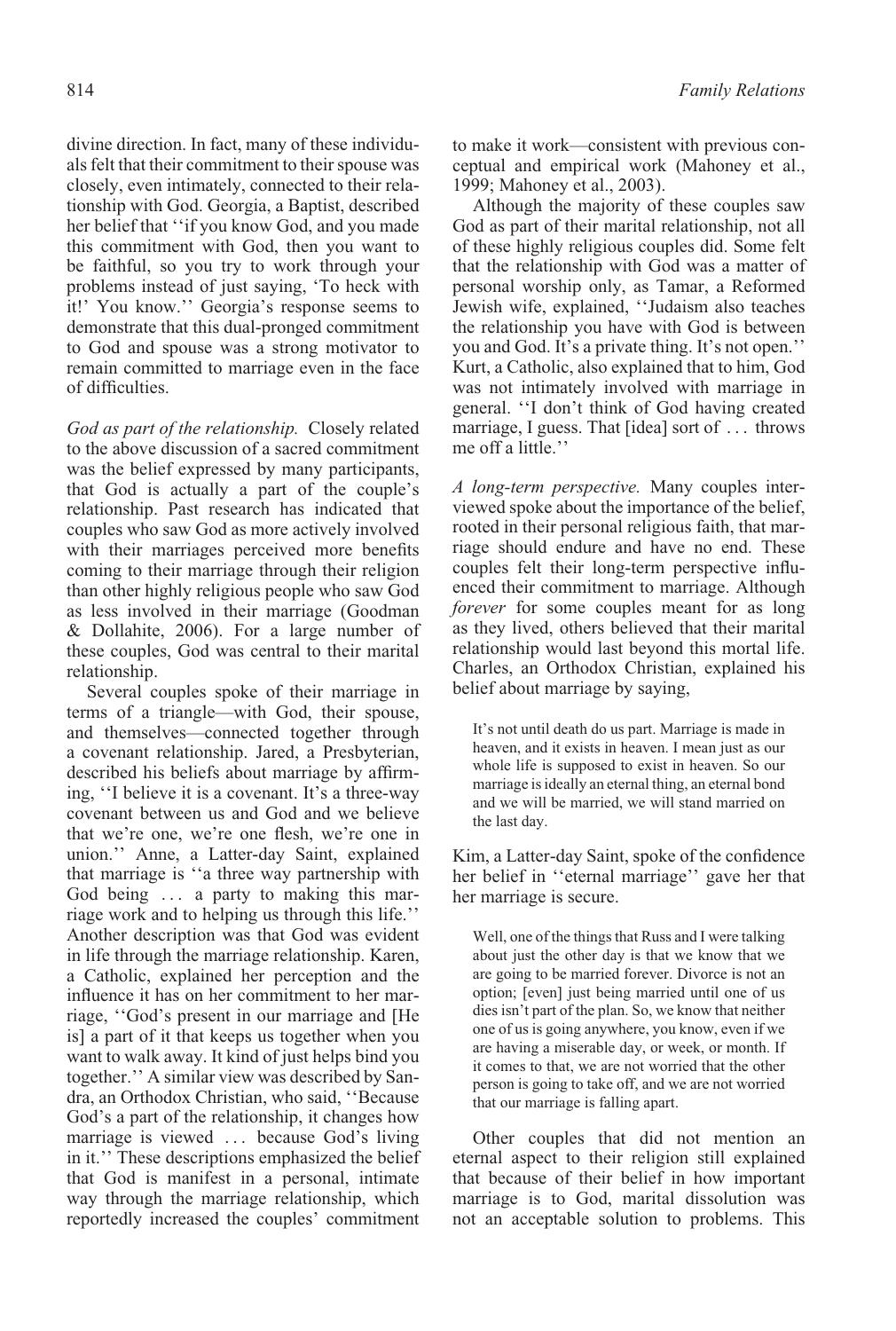core belief that marriage is supposed to last reportedly influenced how couples dealt with problems that may otherwise challenge their commitment. Tamar, a Jewish wife, explained, ''You'll hear us fight and you'll hear us disagree, but you'll never hear us talk about, 'Well let's divorce.''' Stacy, an Episcopalian, explained,

Well, I think that for me it just makes it more reassuring because I know that divorce is not an option, so I feel secure in my relationship with Mike. I know he'll take care of me as Christ takes care of the church and take care of the family. I never have any doubts about that.

In contrast, a few participants expressed the opposite belief, as did Michael, a Conservative Jewish husband, who explained his belief, that ''In Judaism, [marriage is] considered a life cycle event. But the emphasis isn't quite as strong on the lifelong commitment. There's a little bit more acceptance that somebody may change their mind down the road.'' The difference in personal interpretation of religious beliefs represented here is likely influenced by many factors, including generational family tradition and faith community culture. We now turn from the theme of religious belief and commitment to religious practices and commitment.

## *Theme 2: Religious Practices and Commitment*

There were several religious practices that these couples felt influenced their commitment levels. Two of the most salient are addressed as subthemes. These included (a) the symbolism of the marriage ceremony and (b) participating in religious worship, celebrations, and pilgrimages.

*The symbolism of the marriage ceremony.* One of the primary religious practices mentioned repeatedly by these couples was their actual marriage ceremony. Most participant couples were married in religious rather than secular ceremonies. They repeatedly affirmed that the events associated with their marriage ceremony strengthened their commitment to their marriage.

The importance of the ceremony often was referenced by these couples even though the marriage ceremony only happens once (and does not recur like many other religious practices). Many couples spoke of the symbolism of the ceremony and how the ceremony set the stage for their commitment in their marriage.

For example, an Orthodox Christian couple described their marriage ceremony and the symbolic crowns that are placed on the couple during the ceremony. The husband, Neal, explained this is ''because they're the king and queen of their household.'' His wife Sandra then added, ''and martyrs,'' further explaining their belief that marriage means or represents dying to self and selfish desires and becoming a new creature in the Lord, as did Jesus Christ. These deep-rooted beliefs were a part of their original marital commitment and reportedly remain with them as a reminder of the ongoing commitment they have to each other.

Although the symbolism and tradition were different, a Quaker couple described their traditional marriage ceremony and how it continues to be important to them and their ongoing commitment. After describing the setting and ritual, Linda explained, ''You're making one simple promise that you invoke divine assistance and that the couple speaks to each other and it's not 'we're promising to the priest.''' Her husband Michael added, ''Right. The theological framework is that God is marrying the couple and everyone else is a witness to that, in a traditional Quaker form.'' After exchanging vows, all in attendance sign the certificate as a witness of the promises made and their support of the couple. The couple brought out their marriage certificate that hangs in their dining room and showed the interviewer the 80 or so signatures from their wedding day. Although they had been married 10 years, that document continued to be a symbol of that day and a reminder of that ritual and their commitment to each other. Other participants also had their marriage certificates displayed in their homes as a tangible reminder of the commitment they made on their marriage day.

*Participating in religious worship, celebrations, and pilgrimages.* Many couples had a regular practice of individual and family worship in the form of prayers, singing, and attending church that they felt helped them remain committed to their marriages. Jessica, a Pentecostal, explained that:

You don't have to stay, but when you become a Christian you look at it in a whole different way and you want to make sure that that marriage stays together. And you realize that even though there may be troubles and things that happen to you, through faith and prayer all those things can be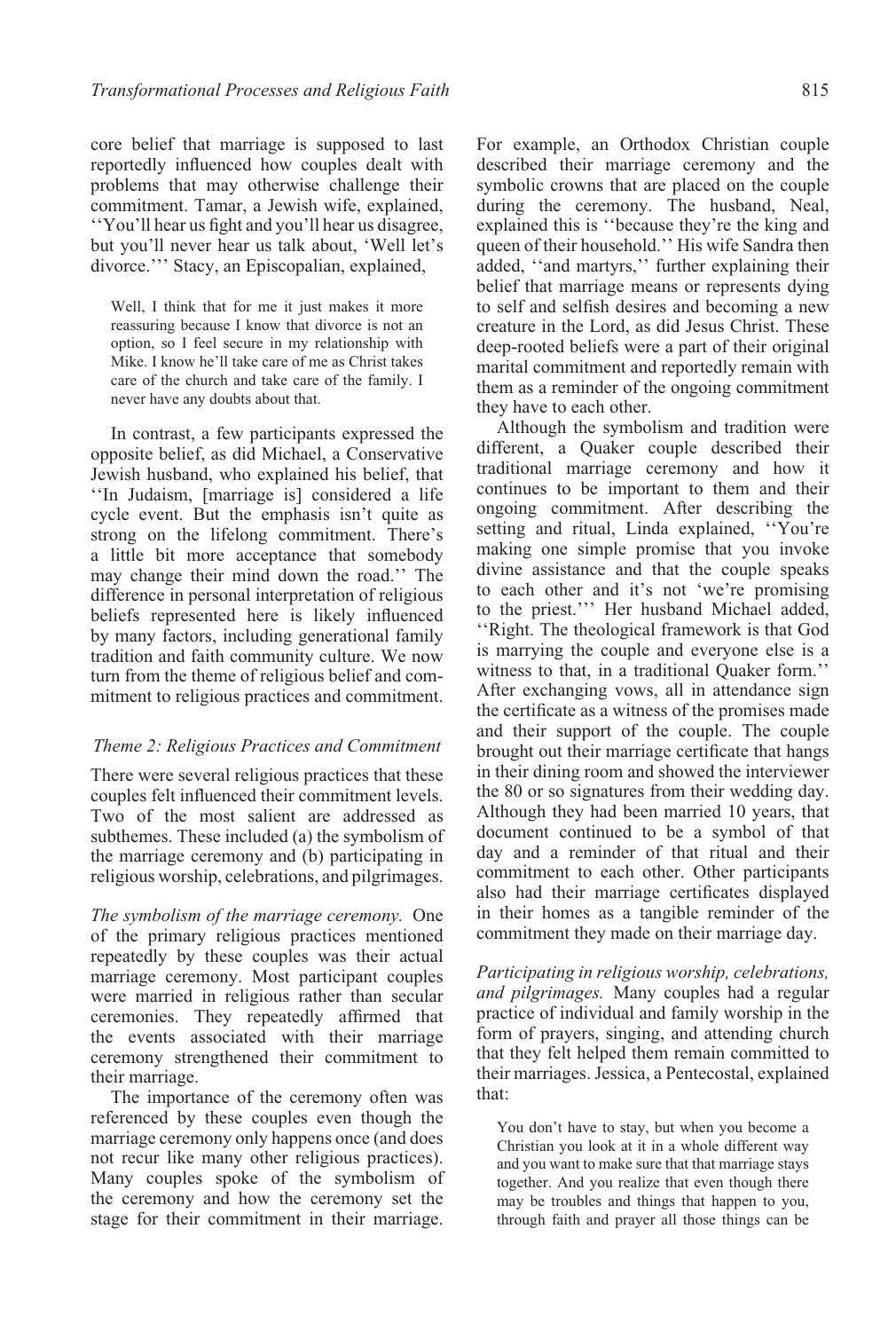changed. So, you don't look at it as a thing you get out of, you look at something that you were in for the long haul. [You] stay together and that's important.

Lanny, who attends a nondenominational Christian church, stated, ''The fact that we're both God-fearing and have that faith *...* going to church together as a family, it just helps maintain that stability.''

Other couples described how participating in religious celebrations strengthened their marital commitment. Some couples also mentioned religious pilgrimage. Ibraham, a Sunni Muslim, spoke of going on their first religious pilgrimage, or *hajj*, as husband and wife the year prior to the interview and the impact it has had on their marriage. He reflected,

It was such a great spiritual experience. And in *hajj*, the husband and wife do everything together. You hold hands and you do all of the things together, like going around the *Kaaba* and it just *...* a lot of different religious ceremonies, you do it together. And, you know, when you go through that spiritual experience, when you are close to each other, you begin to realize how important marriage is, and how insignificant [are] some of the things you get carried away with.

These examples are representative of many other religious practices these couples referred to that strengthened their commitment to each other. In contrast, a few participants expressed that, while they participated in such practices, they did not see them as particularly strengthening to the marriage—although many thought the practices provided other personal or familial benefits. Leah, an Orthodox Jewish wife, expressed that their participation in these activities was just for the sake of their children, ''I think everything that we do as a couple has to do with the kids *...* we don't really do that much as a couple.'' This shows that though many couples participate in the same celebrations or religious services, those activities do not necessarily have the same influence on all who participate. We now turn from the connection between religious practices and commitment to the connection between religious beliefs and coping.

# *Theme 3: Religious Beliefs and Coping*

Our first two themes have addressed commitment; the latter two address how religious couples use their religious beliefs (Theme 3) and religious practices (Theme 4) to help them cope with life issues such as the death of family members, sudden and chronic health problems, financial problems, conflict, and daily life challenges. These life challenges come to all couples, and are often a crucible for many marriages.

Religious beliefs seemed to be foundational for how most of these couples and individuals framed their perceptions of life challenges. A variety of beliefs were repeatedly referred to by these couples—beliefs they felt helped them to better cope with the hardships of life. Central concepts that linked coping and religious beliefs included the following four subthemes: (a) the importance of having similar beliefs, (b) keeping a long-term perspective, (c) challenges are needed in life, and (d) challenges can bring us closer to God.

*The importance of having similar beliefs.* One idea that emerged repeatedly was that sharing similar belief systems and values enabled these couples to approach difficulties united. Vickie, a Latter-day Saint, spoke of the powerful influence that shared beliefs have had in their marriage. She explained,

We are more united in our marriage because we both *...* [have] the same faith and same beliefs. We see things more in the same light so we work together. We have the same values and the same goals that we're striving for in our marriage and as parents *...* I know that's been a big influence on our marriage.

Similarly, Jed, a Catholic, stated, ''There [were] several years that were very hard, and I guess that is [like] any other couple, but I think one of the things that has kept us together is the fact that we are thinking on the same plane.'' Other couples expressed that having similar beliefs and values not only helped them resolve conflict but also minimized conflict because they agreed on the major life issues and when there was conflict, it was often limited to less important issues.

*Keeping a long-term perspective.* As discussed earlier, many of these couples shared their belief that their ''long-term perspective'' increased their commitment to their marriage. This belief, however, reportedly held additional salience and was also repeatedly mentioned as helpful in coping with difficult challenges. A belief that marriage is meant to last seemed to minimize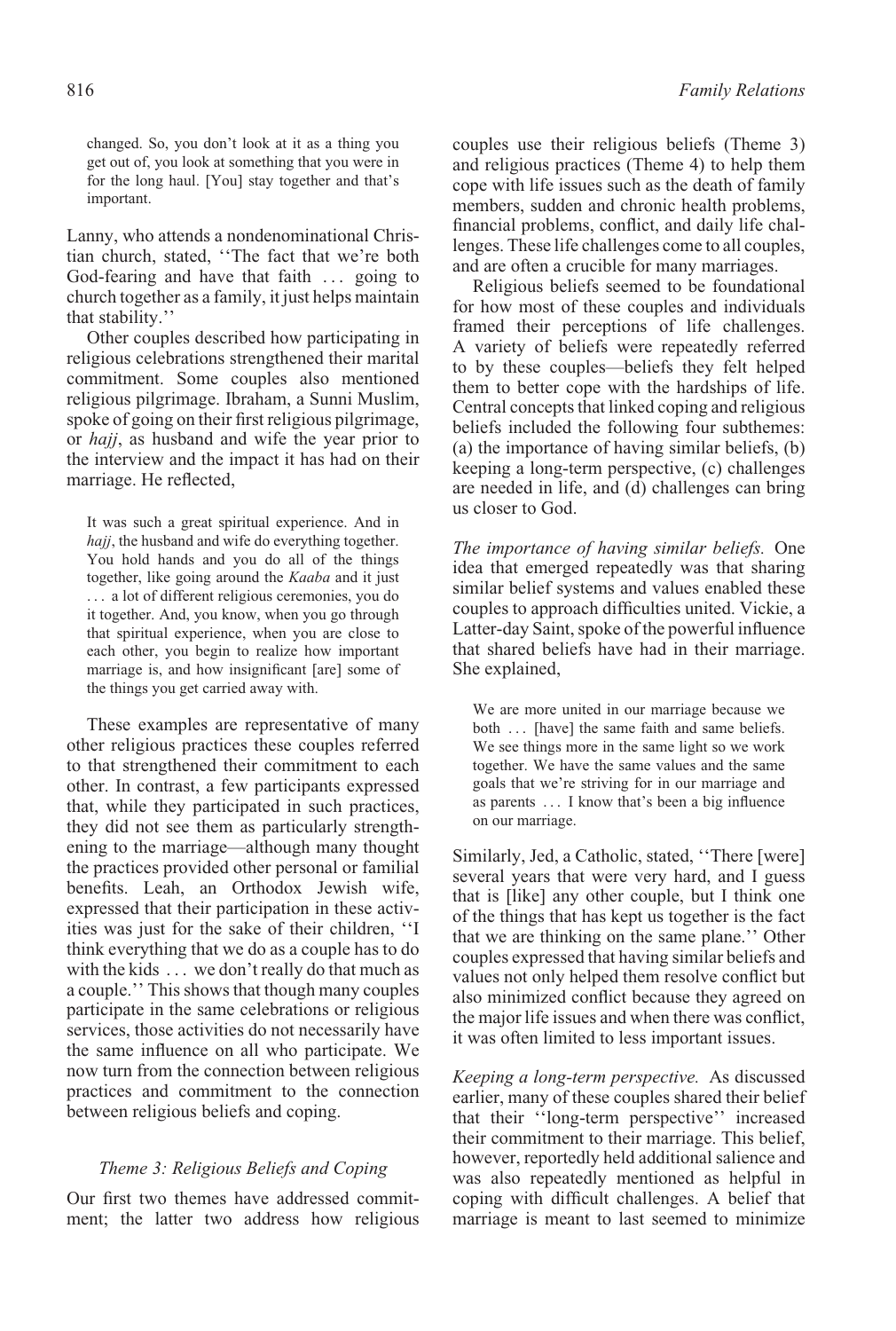or at least ameliorate the day-to-day difficulties the couples experienced both by way of impact as well as number. Linda, a Latter-day Saint, explained how her commitment to their eternal marriage helped her through the crisis of a stillborn child:

Our fifth child was stillborn. That was difficult. That was very difficult. And if we didn't have the commitment we have, to the eternal family, I think it would have been very hard for me.... It was a crazy time for me. But I think it was my commitment to Jonathan and our eternal commitment—and our spiritual commitment to each other, that I think helped me make it through that.

*Challenges are needed in life.* Another belief that framed how these couples coped with adversity was that challenges and adversity are an important part of life that provide opportunities for personal growth and that draw people nearer to God and each other. Sophie, a Presbyterian, asserted, ''[Our belief in God has] given the marriage more strength, [and has] given me more strength within the marriage when we hit difficult times.'' Most individuals who spoke in ways related to this theme mentioned the hand of God in orchestrating those challenges or allowing them to happen because they served a needful purpose. Thomas, a Presbyterian, said, ''I believe that God orders our lives so that we wind up coming around to what he wants us to do. I think he uses crises in our lives to bring us to stronger faith.''

Other participants spoke of an opposing force that caused adversity. Although they believed this opposition and the associated challenges were also a normal and needful part of life, they attributed the source of the challenges to a contrary force and not to God. Chester, a nondenominational Christian, explained,

I know that there's a force that's working against love, peace, and harmony, when I look at my religious faith and belief. And like ''in sickness and in health'' *...* sometimes this world will test that for us. It has a way of testing if you mean what you said . . . . You said it, but now that you're confronted with it, are you really going to live up to it? Are you going to hold [true to] your sacred vows?

The belief that adversities are not only inevitable but also often needful and purposeful, no matter

the source, helped these couples cope more effectively with the challenges they faced.

*Challenges can bring people closer to God.* Participant couples often seemed to engage in the process of ''sanctifying'' their challenges and adversity by seeing a divine purpose or reason for them. Whether or not they believed God ''sent'' challenges or crises, many couples believed that God actively played a role in helping them cope and deal with their challenges. We examine the practice of prayer that invites this help in the next section, but it will be helpful to first look at the belief that most couples had that God was not only willing but anxious to help them with their challenges.

Many participants described their belief that marriage (and the human experience in general) was beyond their own ability to deal with successfully. Several ''knew'' that they needed a higher power to help negotiate and cope with the challenges. Some participants described this as grace, as did Karen, a Catholic, who explained,

Grace is a word [we use] when we talk about sacraments. It's God's hand in things, God's helping hand, [as He's] helping you along. And so I think when you talk marriage, I don't know how people stay together without faith because it's too hard humanly, on a human level, to just keep a relationship going. So that's what I mean. You have to have something bigger than you.

Although this explanation is quite general, many participants offered specific examples of how divine help made all the difference in their lives. In speaking of raising a child with special needs, Krista, a nondenominational Christian, stated,

You can go much further than what you think you can go. You can do much more than what you think you can do. It was a challenge, but in the midst of all the ups and downs, there was still joy and there was still love. [The challenge] really did teach me a lot of things in a logical way, how life truly is, and how through all of that, you can live above your circumstances, if you truly depend upon God, [and] truly trust God for everything.

Similarly, Yuusif, an Islamic husband, described how he has felt a divine influence working out things in ways that were beyond his own capacity. He reported,

I have been up against obstacles and difficulties where I tried every possible logical thing, and I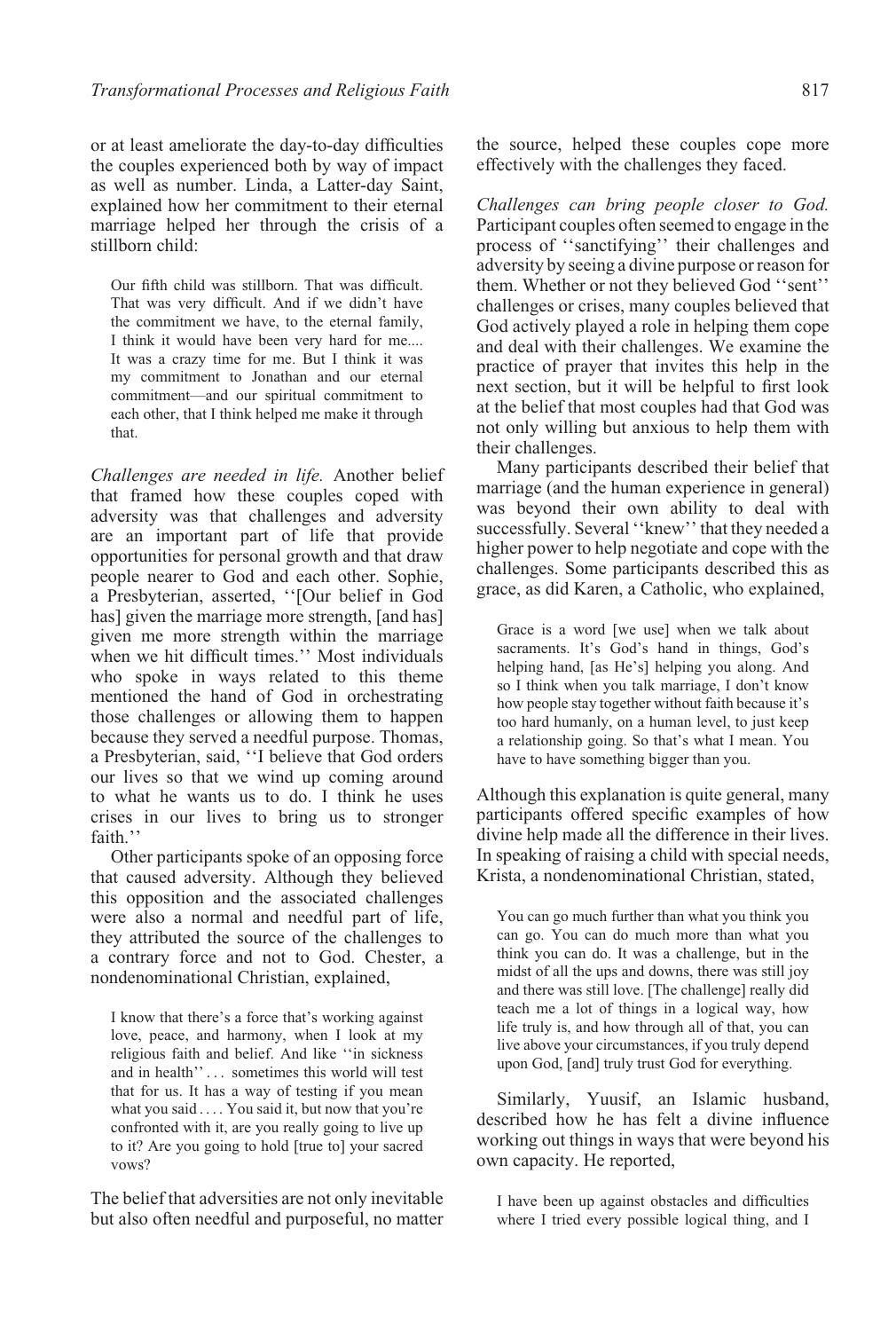said, you know, there's nothing more we can do. And then suddenly something changed and it was done. And right away you knew that it was not in my capacity.

Some couples spoke of how God's interventions helped them deal with conflict. Charles, an Orthodox Christian, described his experience as follows:

God does act in your lives and show you things that you see things differently. And you're given strength to do things, you're given more strength than you had before and you're given more charity and you just don't see things the same way. You see things in His light and not in your own. And that allows you to do what you have to do.

For these individuals and couples, a belief in God's enabling hand seemed to lead to a sanctified perspective of coping with challenges in their lives. We now turn from beliefs to practices.

# *Theme 4: Religious Practices and Coping*

Couples in the sample mentioned several religious practices that helped them to cope, including (a) prayer, (b) scripture study, (c) religious rituals, and (d) seeking spiritual counsel.

*Prayer.* Prayer was the most frequent response when couples were asked if any religious practices helped them cope with challenges. Frank, a Catholic, explained,

Prayer certainly is helpful. I think trying to find some outlet, not only a spiritual outlet in terms of trying to realize our way and control over it, and so many factors that make things stressful.... There are things I don't directly have control over. [I am] trying to give that up, let God come in, let Him work those things out and let me realize I'm just a piece in the puzzle.

Frank described prayer as a process through which he worked through challenges and sought release from the stress of trying to do it on his own. Rebecca, a Latter-day Saint wife, explained how God not only gives perspective but actively helps based on her petitional prayers. She said,

I find that I can get very tired and cranky, but when I take time to say a prayer, or to think about spiritual things, or to go to a meeting, I think that influence of the Holy Ghost, or the Spirit, then calms me and helps me to be patient in situations where maybe I normally wouldn't be able to.

Although nearly all of the participants spoke positively about prayer as a helpful resource in coping, a handful of participants felt differently. One couple in particular felt that petitional prayer was not helpful. Saul, a Reformed Jewish husband, explained his belief, ''I mean, if all you had to do was pray and God did whatever you said, then God would be like a puppet on a string. Right?'' Saul insisted that prayer was sometimes useless because you can't pray to change things that already happened and that coping has to do with doing the best we can in the situation instead of trying to change it. Although Saul was one of the only people to say petitional prayer does not lead to help, he was not alone in believing that at times we simply must do the best we can in hard situations. Several couples believed that God would not necessarily help by changing the situation, but most seemed to believe God could help one make it through.

*Scripture study.* Another religious practice reportedly used to cope with challenges was scripture study. Ibraham, a Muslim, explained his view that the scriptures provide help when times are good and when times are bad,

There are times where, you know, you're not very happy with what's going on. And then you turn to Allah and you seek guidance. So it's like, always that feedback, when you're not sure of what's going on, and you're distressed, and you're looking for guidance. Whether it's marriage or any other aspect of life, the Muslims tend to look at the scripture and say, what am I supposed to do, how am I supposed to react? What has God prescribed for me under these circumstances? We try to look for guidance, so I think *...* it has effect when times are good and when times are bad.

Scripture study seemed to be a way for several participants to find specific direction in how to cope or handle challenges, and it also seemed to be a way that some participants connected with God. Georgia, a Baptist wife, explained, ''I have to really get down with the Lord. I have to go search the scriptures and find a verse that relates, something for me to hold onto throughout the day.''

Scripture study was also seen by some as an important practice to help with marital conflict.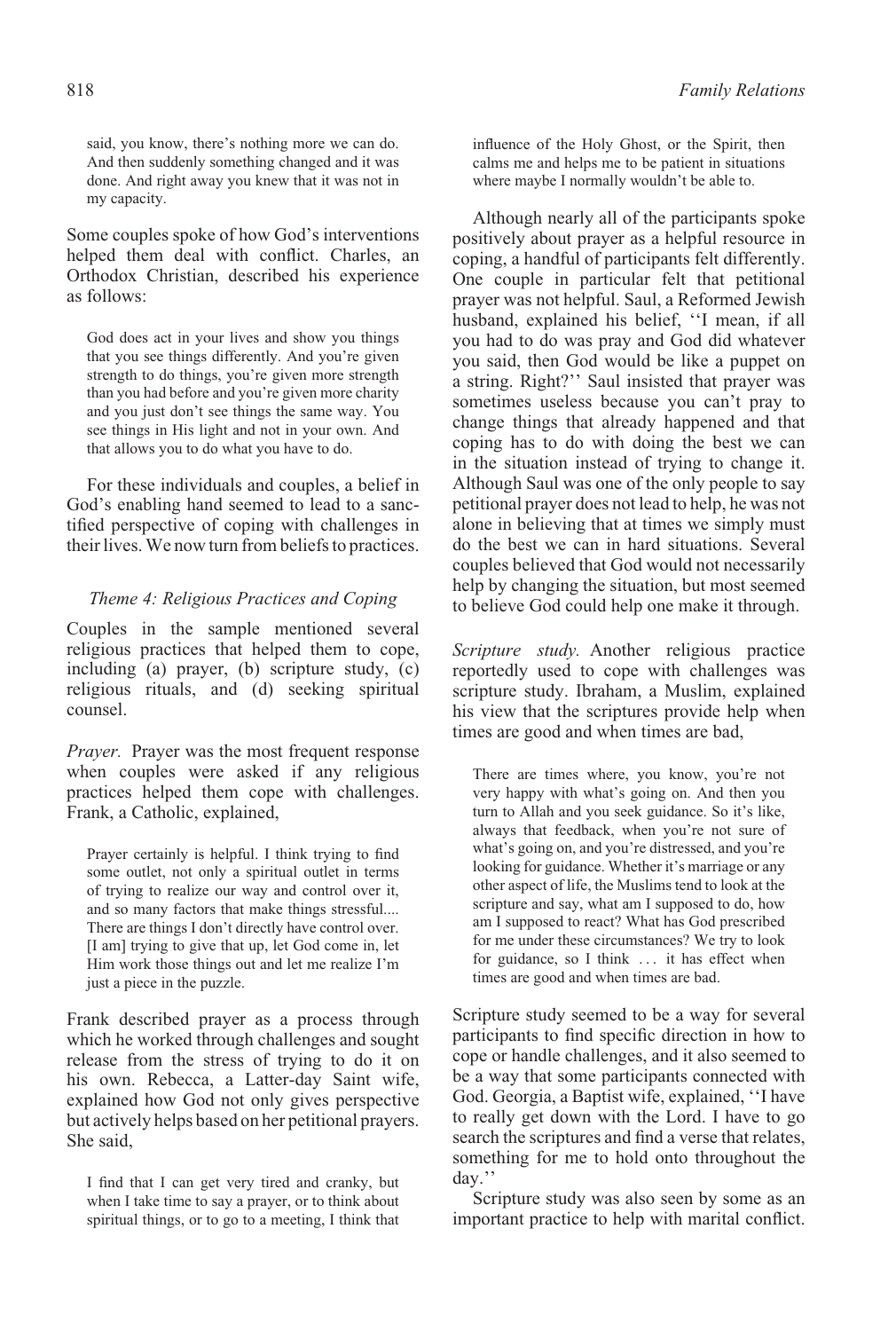Jenny, a Baptist wife, described this in general terms when she said,

Like all marriages, we have our ups and downs and our differences and disagreements, and I think being able to go back to the Word and read scripture and what scripture says about it helps. That is my roadmap for my life and for my marriage.

Many of these couples used the scriptures somewhat like many less religious couples might use self-help books. They believed that the answers to daily challenges and conflicts lay in putting into practice the principles their holy writ contains.

*Repentance and forgiveness.* There were several specific scriptural principles that were repeatedly mentioned in relation to overcoming conflict that couples gleaned from their scriptures. The couples from almost every faith tradition spoke of two principles in practice that helped them deal with conflict: repentance and forgiveness. Many of these couples spoke of the helpful and healing nature of these practices and the central role they played in facing and resolving conflict in marriage. Some spoke of repentance and forgiveness as situationspecific, and others spoke of it as a part of their weekly worship practices. Alvin, a Presbyterian, described the principle at work in his marriage in general terms, ''I think the Christian emphasis on forgiveness has played a big role when we're going through hard times. One can be forgiven and we can move on and that's a very fundamental part of the Christian faith.''

Repentance and forgiveness rarely came easily to couples and individuals. Karen, a Catholic, shared her struggle to forgive, ''You understand it humanly and that you're called to do that sometimes, [but] that's not easy and almost takes supernatural powers.'' Similarly, Neal, an Orthodox Christian husband, spoke of their weekly ritual of asking forgiveness on the way to communion. He shared, ''There are some weeks when I want to turn around and say, 'No! Not this week! Sorry! No! Not after what you did this week!''' The couple laughed about this and admitted that occasionally happens in the struggle to use repentance and forgiveness to resolve conflict in their marriage.

*Religious rituals.* Many couples spoke of the strength, comfort, and direction they found in

religious rituals when they were faced with life challenges. Some rituals were tied to regular worship activities. Shantelle, a Latter-day Saint, spoke of the peace that came from attending the temple, a special building for rituals and worship.

When you go in [the temple], at least for me, it makes me feel more calm and I relax about the cares that I have in the world, including relationship issues. And it humbles me and makes me a little more open, I guess, to resolving issues or figuring things out together.

Frank, a Catholic, similarly explained how the rituals of his worship were a resource to him:

What the church offers in terms of those tools that God has given it to help strengthen us, [are] the Eucharist, the Sacrament of Reconciliation, those things. When I'm really in personal stress, I can think of times where [during] the most challenging times, I'll go before God and the blessed sacrament, and just pour my heart out, and the answers flow back. So, yes, that's where I turn.

Another coping resource for individuals and couples was family-based rituals prescribed or encouraged by their religion. Although these rituals were not used only in times of crisis, they often provided a foundation or a structure to help deal with challenges or even prevent challenges from arising. Kent, a Latter-day Saint, felt that their weekly ritual of Family Home Evening was an important part of helping his family stay organized and live more happily. He said,

Family home meeting is very important. We've noticed that when we don't do that, there's been a few times in our marriage where that slips a little bit and you can tell. A few more problems going on, things aren't as happy as they were.

*Seeking spiritual counsel.* Seeking counsel from religious sources was another religious practice used to help with coping. Most commonly, participants spoke of consulting with a religious leader in their congregation. Some spoke of receiving help during specific challenges, as with Sophie, a Presbyterian, who said,

There are bleak times and there have been several in our marriage. [Even then] there truly was faith. There was a light there, even in the darkness. And sometimes it came in the form of a pastor visiting with me during that time and encouraging, listening mostly, and encouraging.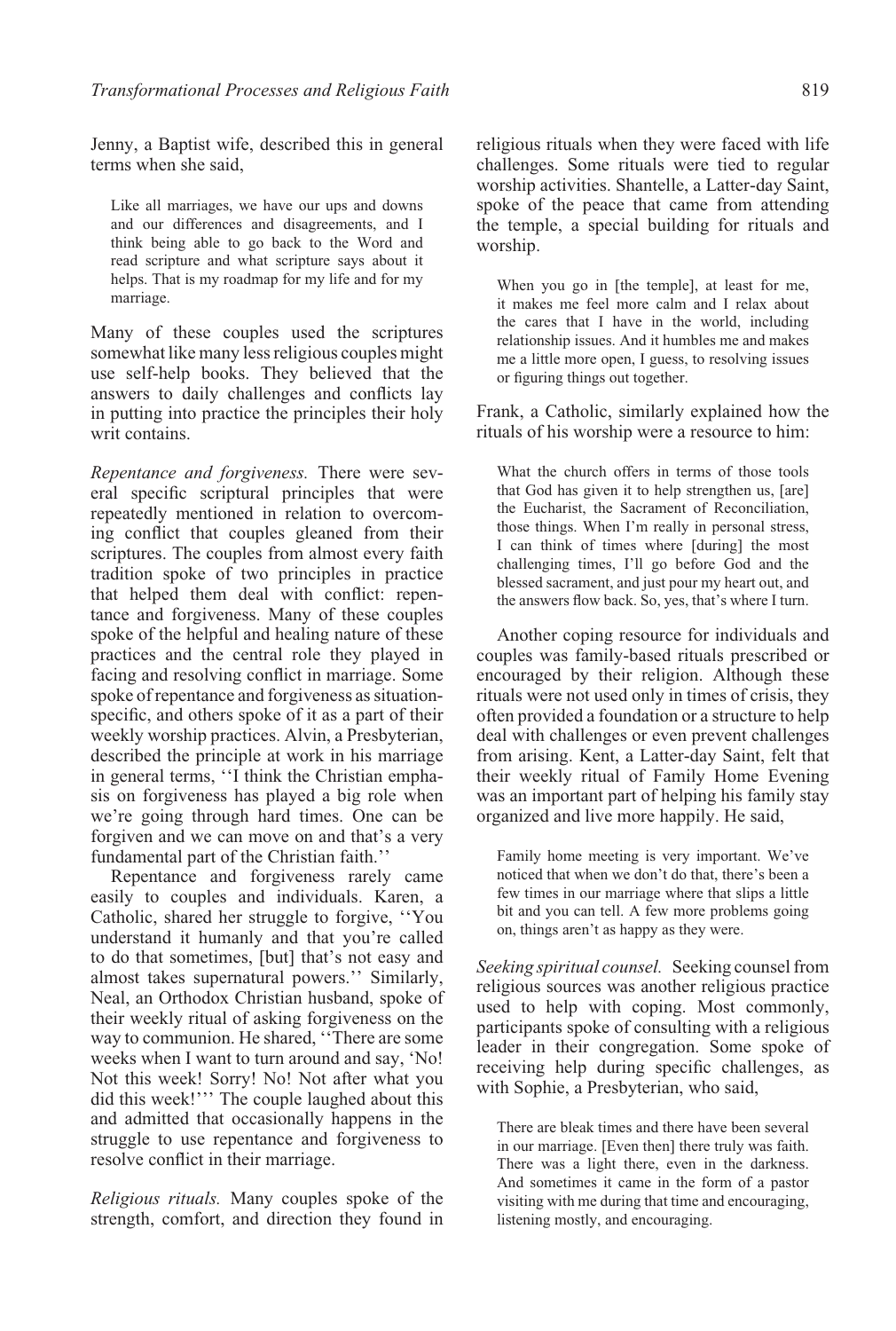Others spoke of seeking spiritual counsel on a more regular basis, as did Sandra, an Orthodox Christian, who explained,

You're using the tools of the faith. And especially the spiritual father [religious leader]. I see my spiritual father every week. I don't go to him and say, ''And then he [my husband] said *...*'' but [I go to him] to have somebody. The difference between secular psychotherapy and an hour with your spiritual father is you don't get charged, you get a full hour, and you get forgiven when you're done. I mean that's kind of it in a nutshell. But he's not just a person there. He's representing God and the Holy Spirit and he has a different perception than *...* a psychotherapist.

The above statements demonstrate the power that comes from having someone who can listen and encourage, as well as someone who can provide spiritual perspective in times of adversity. These benefits were a valuable tool for coping for some of the couples in this sample.

## **DISCUSSION**

The purpose of this study was to shed light on how religious couples may connect their religious beliefs and practices with the transformational processes of commitment and coping in marriage. For several decades, studies have shown that religiosity is associated with positive marital satisfaction, marital stability, marital commitment, a willingness to sacrifice, positive couple coping, as well as less overall conflict. However, because most studies have only looked at the distal aspects of a couple's religion such as church attendance or affiliation, the majority of studies have been hard pressed to explain the ''whys'' and ''hows'' behind these connections (Marks & Dollahite, 2011). The great sociologist of religion, Emile Durkheim (1954), stated,

The believer who has communicated with his god is not merely a man who sees new truths of which the unbeliever is ignorant; he is a man who is stronger. He feels within him more force, either to endure the trials of existence, or to conquer them. It is as though he were raised above the miseries of the world, because he is raised above his condition as a mere man. (p. 416)

What Durkheim wrote about individuals reportedly rings true for many of the couples in our study. Further, a large and growing body of research has demonstrated that religious beliefs, practices, and communities assist couples and families to have a sense of purpose, to have a structure to their daily lives, to have spiritual and tangible resources to aid them in tough times, to have a place to serve something greater than themselves and, according to Kenda Creasy Dean (2010), to have ''a creed to believe, a community to belong to, a call to live out, and a hope to hold onto'' (p. 42). All this seems to help healthy religious couples to have access to resources that can help strengthen their marital commitment and their ability to cope with life's challenges.

In their newly developed ''sacred theory,'' Burr et al. (2012) frame the sacred as ranging from profoundly beneficial to deeply destructive, depending on how religious beliefs and practices are lived out in the context of marriage and family life. This study focuses on couples that reportedly have been transformed in positive ways across time, consistent with Fincham et al.'s (2007) call for research that would begin to explore the transformational processes that enable couples to flourish and succeed. The couples that took part in this study spoke of specific religious beliefs and practices that, for them, were transformational in binding them together in a more committed relationship as well as in helping them to cope with challenges more effectively.

Due to the qualitative nature of this research, further research using different methodologies is needed to confirm (a) the specific findings regarding the reported influence of religious beliefs and practices on marital commitment and coping as well as (b) how generalizable such influences may be to different populations. Current results need to lead to quantification and examination in the context of longitudinal and intervention-based studies. This study can provide future researchers with valuable insights into measurement and conceptualization.

One implication of the views reported by couples regarding religious beliefs and commitment is that researchers may wish to examine facets of belief about marriage as a religious institution, marriage as an affirmation of religious commitments, and marriage as ''eternal'' in relation to the maintenance of longterm commitment in marriage. These constructs may supplement those assessing ''acceptability of divorce'' or ''shared religious beliefs'' as predictors of long-term outcomes.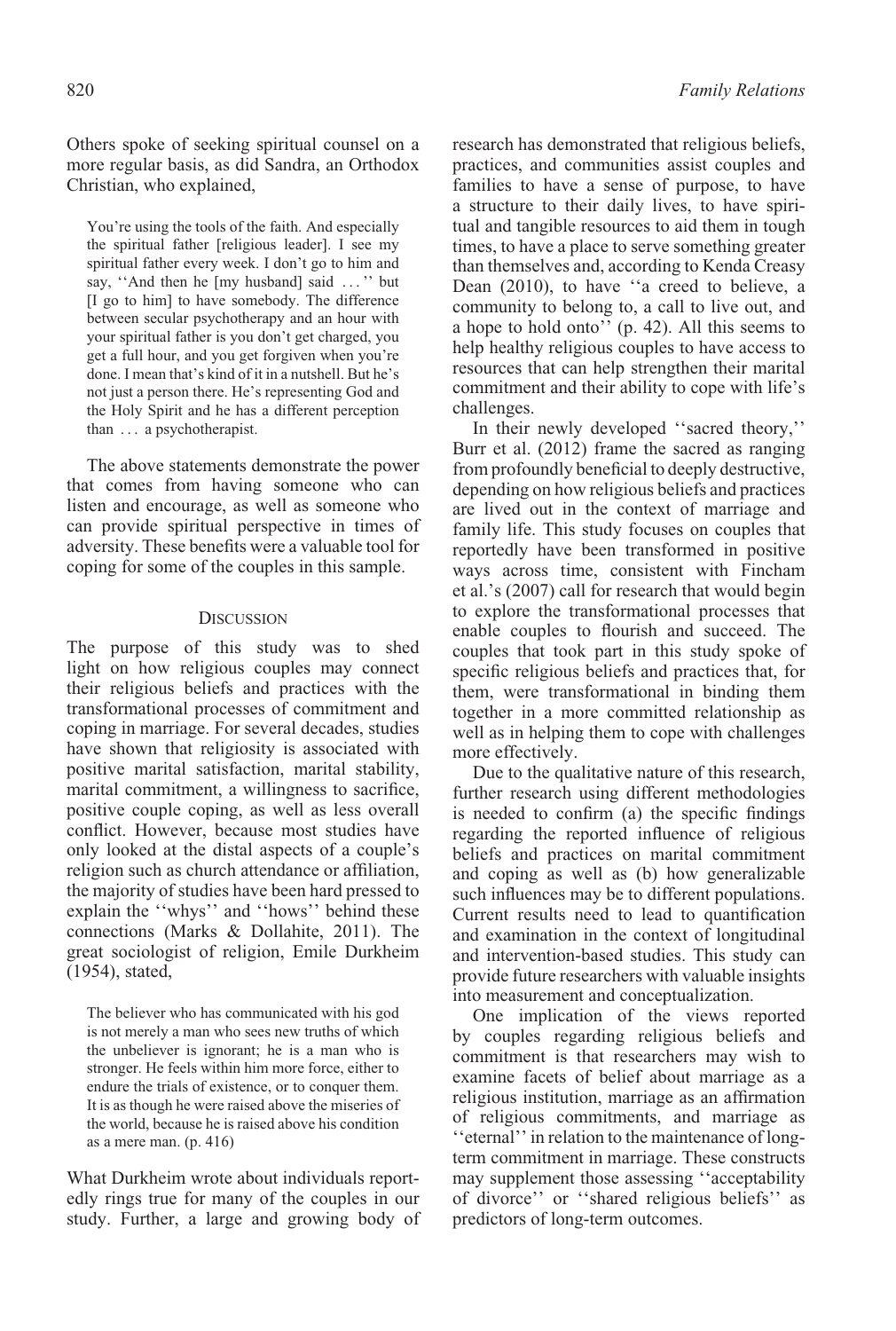Regarding religious practices and commitment, future researchers may wish to examine the possible impact of religion on relationship formation and formalization through religious rituals on commitment. Further, it could be beneficial to explore whether there are certain religious practices such as worship, prayer (personal and couple-based), and scripture study that have a greater impact on marital commitment than others. Also, are there any religious practices that may have an additive (or diminishing) effect on marital commitment in relation to specific religious beliefs?

In regards to religious beliefs and coping, future researchers could profitably explore the connection between a couple's shared beliefs and similar approaches to coping with challenges. In addition, these couples expressed the belief that because they viewed marriage as permanent, even eternal, in nature, they tended to focus on long-term rather than short-term solutions to problems. If this finding is borne out in future research, it could provide profitable avenues for future research and interventions based not only on religious beliefs but also on cultural beliefs that emphasize the permanence of marriage.

Finally, future researchers may benefit from the insights of these couples relating to what specific actions seem to contribute to a couple's increased ability to solve relational (and other) challenges and problems. These couples spoke of prayer, scripture study, and other religious practices as beneficial to their efforts to cope with challenges. If future research bears these findings out, scholars could explore what it is about these activities that seems to impact a couple's ability to cope. Are there certain types of prayer or specific topics of scripture study that have a greater effect on coping than others? Are there nonreligious behaviors that provide similar coping benefits? Though this research makes a contribution to our understanding, further research will be needed to flesh out each of the constructs addressed.

# *Limitations and Implications for Further Research and Practice*

Although the findings of this study shed light on how highly religious, happily married couples see their religious faith impacting their marital commitment as well as how they cope, due to the nature of the sample and the nature of qualitative research, it leaves many questions unanswered. Further research will be needed to understand how applicable the beliefs and practices reported in this study are not only to other populations but also to representative samples of the studied population. Are the beliefs and practices mentioned by these couples held by large segments of the population? Do those who are not highly religious share some secular beliefs that may in some part be equivalent to those beliefs that may affect commitment and coping? Studies also need to investigate whether the majority of religious, happily married couples attach the same importance to the processes described here. As noted earlier, due to the highly religious and relationally healthy nature of the sample, these findings do not investigate how those who are highly religious and yet may be in distressed relationships might connect their faith to their marriages, or how less-religious, happily married couples may use similar transformational processes. Clearly future qualitative as well as quantitative studies will be needed to answer many of these questions. However, these findings do provide a window through which we can begin to understand some of the processes that highly religious couples say they use to connect their faith with their marriages.

Changing long-established personal habits and relational patterns could be difficult. However, Nietzsche stated, ''He who has *why* to live for can bear with almost any *how*'' (as cited in Frankl, 1984, p. 97). There is much in the world's religions that can provide ''whys'' and other resources to those that hope to change themselves or help others change. Helping professionals such as marriage and family counselors, family life educators, and workshop facilitators who work with families can benefit from the findings of this research. This study provides information about specific ways that religious belief, practice, and community facilitate important transformations in religious couples lives.

Helping professionals who are sensitive to the ways that spiritual practices can influence relational processes are more likely to be able to draw on the full range of resources available to couples. Such professionals understand and appreciate that religious couples can draw on their beliefs, practices, and communities to make difficult changes in their relational lives that will strengthen their marriage. Such professionals may be more likely to work with religious leaders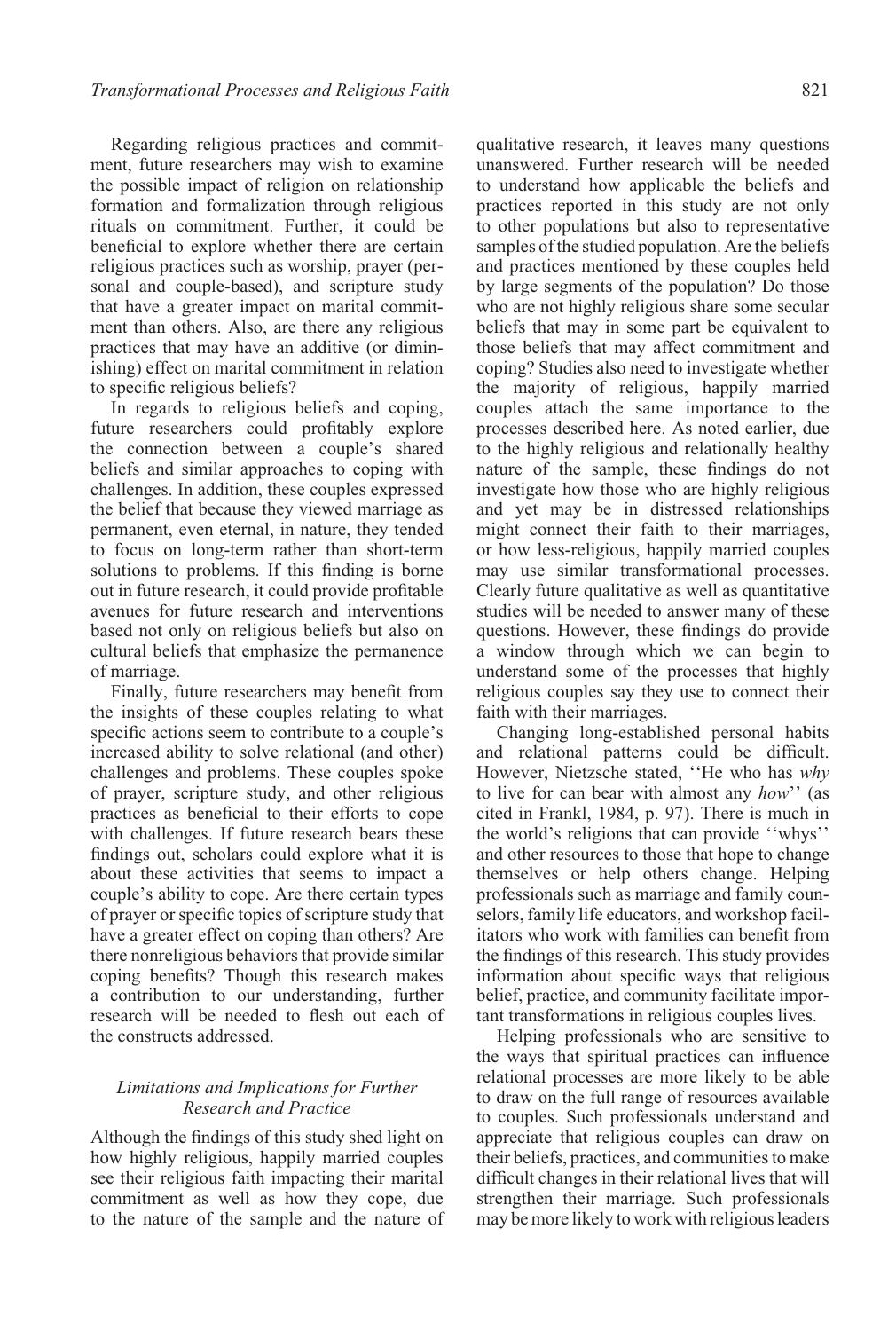and/or to suggest that such couples consider how they might involve faith leaders in their efforts to change.

Given the diversity of faiths, of individuals and couples, and of personal and relational challenges, we are hesitant to make specific suggestions to either professionals or clergy based on our findings. However, we do invite professionals who work with religious couples and families to consider how they might best help their clients or students to draw on their religious beliefs, practices, and communities in making meaningful and lasting changes in their lives.

#### **REFERENCES**

- Adams, J. M., & Jones, W. H. (1997). The conceptualization of marital commitment: An integrative analysis. *Journal of Personality and Social Psychology*, *72*, 1177 – 1196.
- Agius, E., & Chircop, L. (1998). *Caring for future generations: Jewish, Christian, and Islamic perspectives*. Westport, CT: Praeger.
- Anderson, L. D. (2001). Religion and family. In J. M. Hawes & E. F. Shores (Eds.), *The family in America* (Vol. 2, pp. 808 – 817). Santa Barbara, CA: ABC-CIIO.
- Amato, P. R. (2010). Research on divorce: Continuing trends and new developments. *Journal of Marriage and Family*, *72*, 650 – 666.
- Babbie, E. (2004). *The practice of social research*  $(10<sup>th</sup>$  ed.). Belmont, CA: Wadsworth.
- Berg, B. (2001). *Qualitative research methods*. Boston, MA: Allyn and Bacon.
- Boss, P. (1980). The relationship of wife's sex role perceptions, psychological father presence, and functioning in the ambiguous father-abscent MIA family. *Journal of Marriage and the Family*, *42*, 541 – 549.
- Brody, G. H., Stoneman, Z., Flor, D., & McCrary, C. (1994). Religion's role in organizing family relationships. *Journal of Marriage and the Family*, *56*, 878 – 888.
- Burr, W. R., Marks, L. D., & Day, R. (2012). *Sacred matters: Religion and spirituality in families*. New York: Taylor and Francis.
- Carroll, J., Linford, S., Holman, T., & Busby, D. (2000). Marital and family orientations among highly religious young adults. *Review of Religious Research*, *42*, 193 – 205.
- Clements, R., & Swensen, C. H. (2000). Commitment to one's spouse as a predictor of marital quality among older couples. *Current Psychology*, *19*,  $110 - 119.$
- Curtis, K. T., & Ellison, C. G. (2002). Religious heterogamy and marital conflict. *Journal of Family Issues*, *23*, 551 – 576.
- Dean, K. C. (2010). Almost Christian: What the faith of our teenagers is telling the American church. New York: Oxford University Press.
- Denzin, N. K., & Lincoln, Y. S. (1994). *Handbook of qualitative research*. Thousand Oaks, CA: Sage.
- Dollahite, D., & Marks, L. (2009). A conceptual model of processes in a diverse, national sample of highly religious families. *Review of Religious Research*, *50*, 373 – 391.
- Dollahite, D. C., Marks, L. D., & Goodman, M. (2004). Religiosity and families. In M. J. Coleman & L. H. Ganong (Eds.), *The handbook of contemporary families* (pp. 411 – 431). Thousand Oaks, CA: Sage.
- Durkheim, E. (1954). *The elementary forms of religious life*. New York: Free Press.
- Ellison, C. G., Bartkowski, J. P., & Anderson, K. L. (1999). Are there religious variations in domestic violence? *Journal of Family Issues*, *20*, 87 – 113.
- Fincham, F. D., & Beach, S. R. (2010). Of memes and marriage: Toward a positive relationship science. *Journal of Family Therapy and Review*, *2*, 4 – 24.
- Fincham, F. D., Stanley, S. M., & Beach, S. R. (2007). Transformative processes in marriage: An analysis of emerging trends. *Journal of Marriage and Family*, *69*, 275 – 557.
- Frankl, V. E. (1984). *Man's search for meaning*. New York: Washington Square Press.
- Gehart, D. R., Ratliff, D. A., & Lyle, R. R. (2001). Qualitative research in family therapy. *Journal of Marital and Family Therapy*, *27*, 261 – 274.
- Gilgun, J. F. (2001, November). *Case-based research, analytic induction, and theory development*. Paper presented at the 31st Theory Construction and Research Methodology Workshop, National Council on Family Relations, Rochester, NY.
- Gilgun, J. F. (2005). Deductive qualitative analysis and family theory building. In V. L. Bengtson, D. Klein, A. Acock, K. Allen, & P. Dilworth-Anderson (Eds.), *Sourcebook of family theory and research* (pp. 83 – 84). Thousand Oaks, CA: Sage.
- Goodman, M. A., & Dollahite, D. C. (2006). How religious couples perceive the influence of God in their marriage. *Review of Religious Research*, *48*,  $141 - 155$ .
- Johnson, M. P., Caughlin, J. P., & Huston, T. L. (1999). The tripartite nature of marital commitment. *Journal of Marriage and the Family*, *61*,  $160 - 177$ .
- Lambert, N. M., & Dollahite, D. C. (2008). The threefold cord: Marital commitment in religious couples. *Journal of Family Issues*, *29*,  $592 - 614.$
- Lehrer, E. L., & Chiswick, C. U. (1993). Religion as a determinant of marital stability. *Demography*, *30*,  $385 - 403$ .
- Lofland, J., & Lofland, L. H. (1995). *Analyzing social settings: A guide to qualitative observation and analysis*. Belmont, CA: Wadsworth.